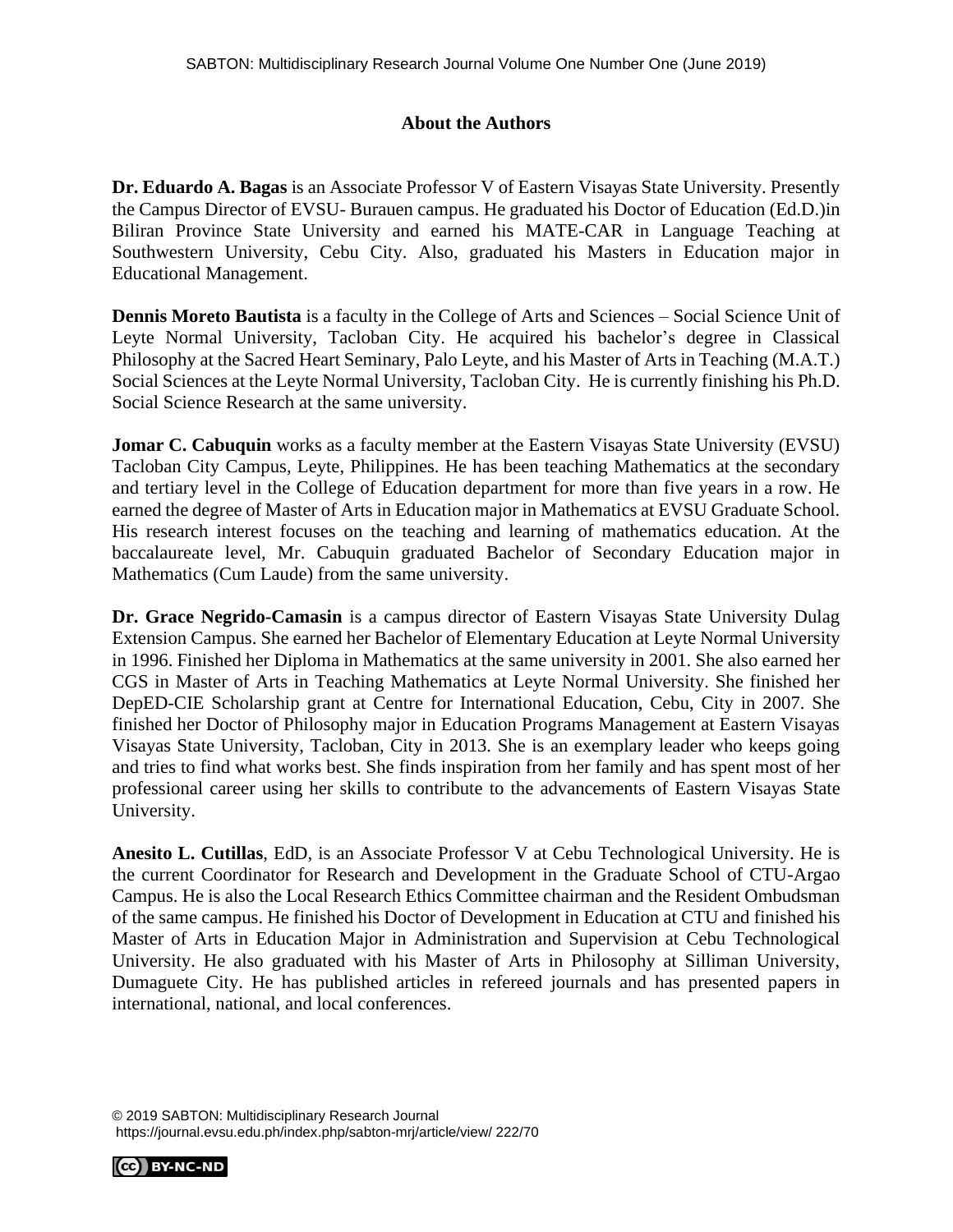**Giovanni N. de los Santos** is the Head of Information Technology Training and Development at Eastern Visayas State University and at the same time an Extension Faculty. He also teaches professional courses in Information Technology. He earned his Bachelor of Science in Information Technology at Eastern Visayas State University. At the same university, he received his Master of Science in Information Technology. He is currently pursuing his doctorate degree in Doctor of Philosophy – Technology Management at Palompon Institute of Technology, Palompon, Leyte.

**Jessie Richie Naval de los Santos** is an Information Technology Faculty and concurrent Head of Planning, Research and Development Office of Eastern Visayas State University – Burauen Campus. He is a graduate of Master of Science in Information Technology and presently pursuing a Doctor of Philosophy in Technology Management. His research interests are in the field of data science, social science, technology in education, machine learning, e-learning, networking, the fourth industrial revolution, and software engineering.

**Analyn C. Corong-Españo** is an Associate Professor V of the Eastern Visayas State University (EVSU), Leyte, Philippines. She has served as the University Secretary, concurrent secretarydesignate of the EVSU Board of Regents and currently the Dean of the Graduate School. She used to be the Technical Editor of Oikonomia, the multidisciplinary journal of the Economics Department in the same university and currently serving as Associate Editor of SABTON, an openaccess, peer-reviewed, multidisciplinary journal of the EVSU-Burauen Campus. Her research interest includes indigenous/folkloric literature, first language (L1) learning, mother tongue-based multilingual education (MTB-MLE), and second language teaching.

**Dr. Guiraldo C. Fernandez, Jr**. is the University and Board of Regents Secretary of Visayas State University in Baybay City, Leyte. He is also the university's former Director for Instruction and former head of the Department of Liberal Arts and Behavioral Sciences. He obtained his Bachelor of Arts in Philosophy from San Carlos Seminary College in Cebu City. He pursued and completed his Master of Arts in Philosophy at the University of San Carlos also in Cebu City and completed his Doctor of Philosophy in Education at the same university. He served as a visiting research fellow at the Catholic University of America at Washington, D.C., USA in the fall of 2019 and participated and completed the one-year Tropical Forest Landscapes Online Certificate Program from May 2020-May 2021 at Yale University School of the Environment through a scholarship grant from the Environmental Leadership and Training Initiatives. Dr. Fernandez is also a holder of a Master of Science Degree in Tropical Ecology from Visayas State University (VSU)and is actively involved in VSU's environmental research and extension projects. His research interests are in line with Environmental Philosophy, Environmental Education, Socioecology, and Socioecological Systems.

**Allison Cruyff V F. Ladero** teaches Humanities and Social Sciences courses at San Beda University and Jose Rizal University. He obtained his Bachelor of Arts in Philosophy (Magna cum Laude) from Silliman University and Master of Arts in Philosophy from the University of Santo Tomas. His research interests include Herbert Marcuse, Critical Theory, and Social and Political Philosophy.